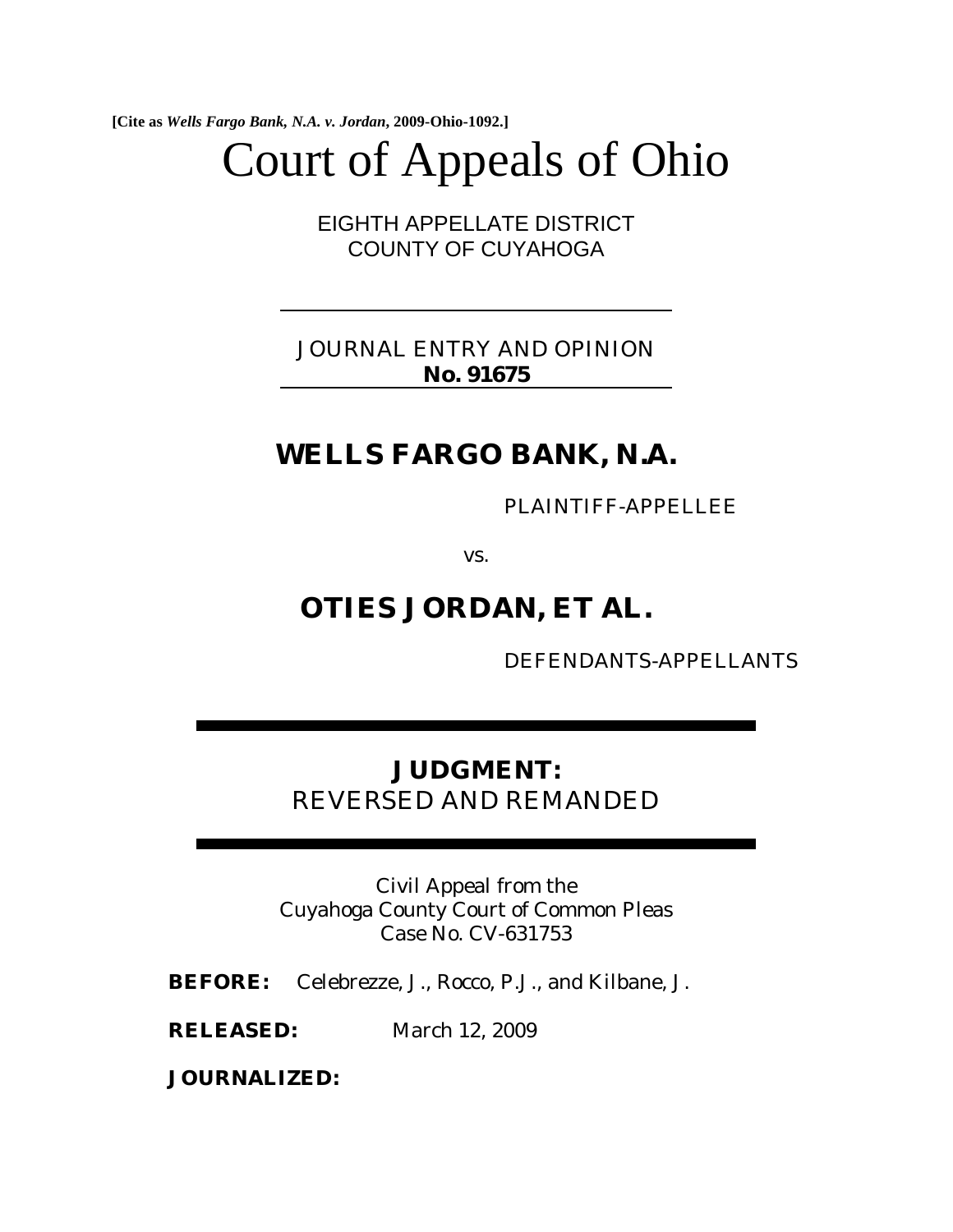### **FOR APPELLANTS**

Oties Jordan (pro se) Sylvia Jordan (pro se) 960 East 78th Street Cleveland, Ohio 44103

#### **ATTORNEY FOR APPELLEE**

Benjamin D. Carnahan Shapiro, Van Ess, Phillips & Barragate, L.L.P. 1500 West Third Street Suite 455 Cleveland, Ohio 44113

N.B. This entry is an announcement of the court's decision. See App.R. 22(B) and 26(A); Loc.App.R. 22. This decision will be journalized and will become the judgment and order of the court pursuant to App.R. 22(C) unless a motion for reconsideration with supporting brief, per App.R. 26(A), is filed within ten (10) days of the announcement of the court's decision. The time period for review by the Supreme Court of Ohio shall begin to run upon the journalization of this court's announcement of decision by the clerk per App.R. 22(C). See, also, S.Ct. Prac.R. II, Section 2(A)(1).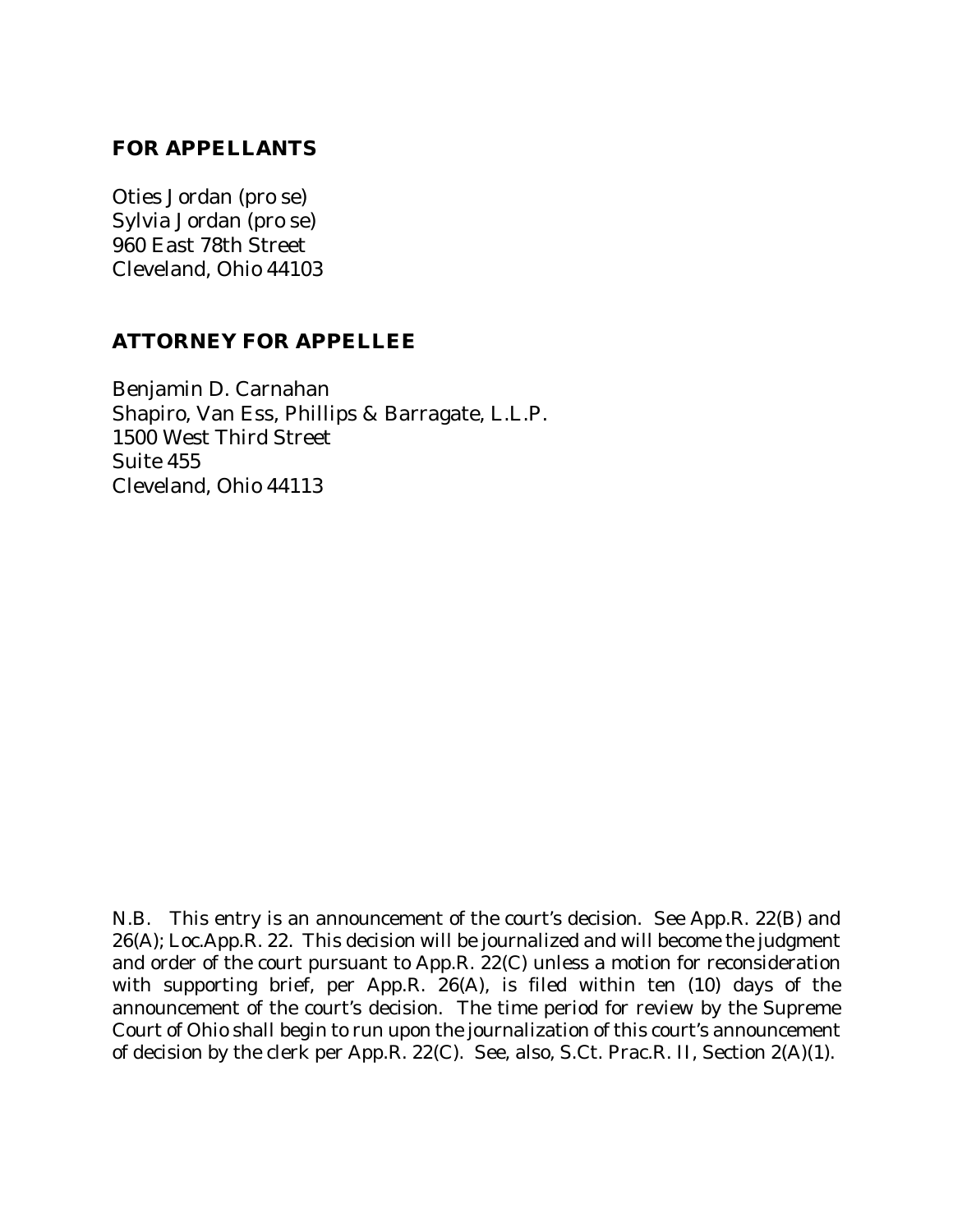FRANK D. CELEBREZZE, JR., J.:

**{¶ 1}** Appellants, Oties Jordan, Sylvia Jordan, and Stay Focused, L.L.C., a company for which Oties Jordan is the statutory agent (collectively referred to as "Jordan"), bring this appeal challenging the trial court's entry of summary judgment in favor of appellee, Wells Fargo Bank ("WFB").

**{¶ 2}** On January 15, 2009, WFB filed a motion to dismiss for lack of a final appealable order. After a thorough review of the record, and for the reasons set forth below, we deny WFB's motion to dismiss and hold that the trial court erred by granting summary judgment.

**{¶ 3}** On January 3, 2003, Jordan executed a note and mortgage ("the Mortgage") with Delta Funding Corporation for property located on Wade Park Avenue in Cleveland, Ohio ("the Property"). On or about March 1, 2007, Jordan defaulted on the loan. On August 3, 2007, WFB filed a complaint against Jordan for money judgment, foreclosure, and relief. Attached to the complaint was a copy of the note and mortgage naming Delta Funding Corporation as the holder of the Mortgage. On November 8, 2007, Jordan filed his answer and counterclaim against WFB for fraud, negligence, and violations of federal and state creditor lending laws.

**{¶ 4}** On February 26, 2008, WFB filed a motion for summary judgment and a motion to dismiss Jordan's counterclaim. Despite extensions of time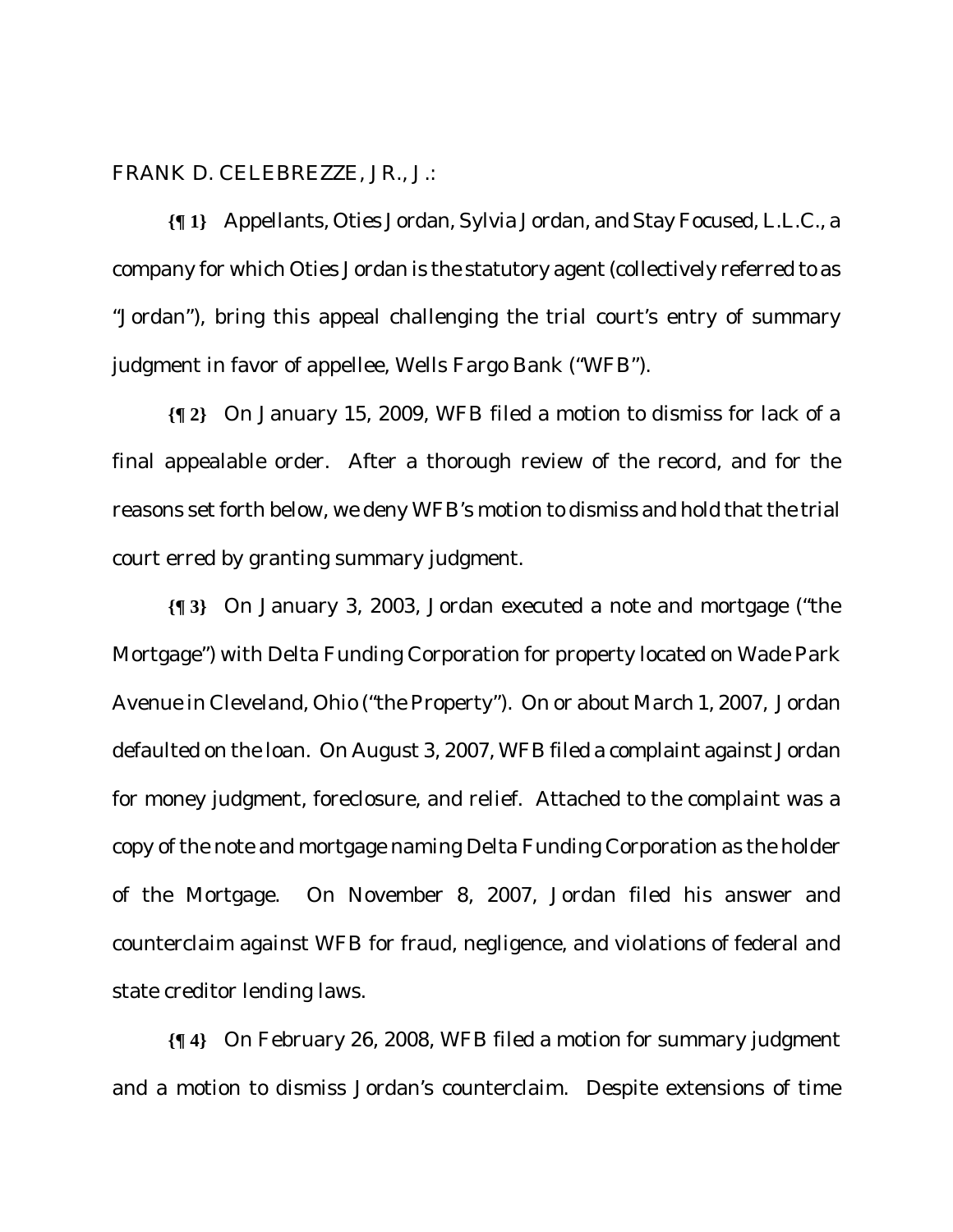granted by the magistrate assigned to hear the case, Jordan did not file a timely opposition to WFB's motions. On April 7, 2008, the magistrate issued the following order: "As Plaintiff's motion to dismiss counterclaim presents matters outside the pleadings, said motion is deemed part of plaintiff's motion for summary judgment. Therefore, inasmuch as reasonable minds could conclude from the evidence submitted only that plaintiff is entitled to judgment and a decree of foreclosure, plaintiff's motion for summary judgment is granted. \*\*\*." Jordan filed objections to the magistrate's order.

**{¶ 5}** In its May 21, 2008 judgment entry, the trial court adopted the magistrate's decision in an entry that read: "The objection to the Magistrate's Decision is overruled. The Court adopts the Magistrate's Decision attached hereto and incorporated herein. Judgment for the substitute plaintiff against Oties Jordan, aka Oties Jordan, Jr., in the sum of \$72,690.93 with interest thereon at the rate of 9.24 [percent] per annum from March 1, 2007. Decree of foreclosure for substitute plaintiff. Pursuant to Civ.R. 54(B) the court finds no just cause for delay."

#### **Final Appealable Order**

**{¶ 6}** In its motion to dismiss, WFB argues that the trial court's entry is not a final appealable order because it does not set forth its own judgment. We disagree.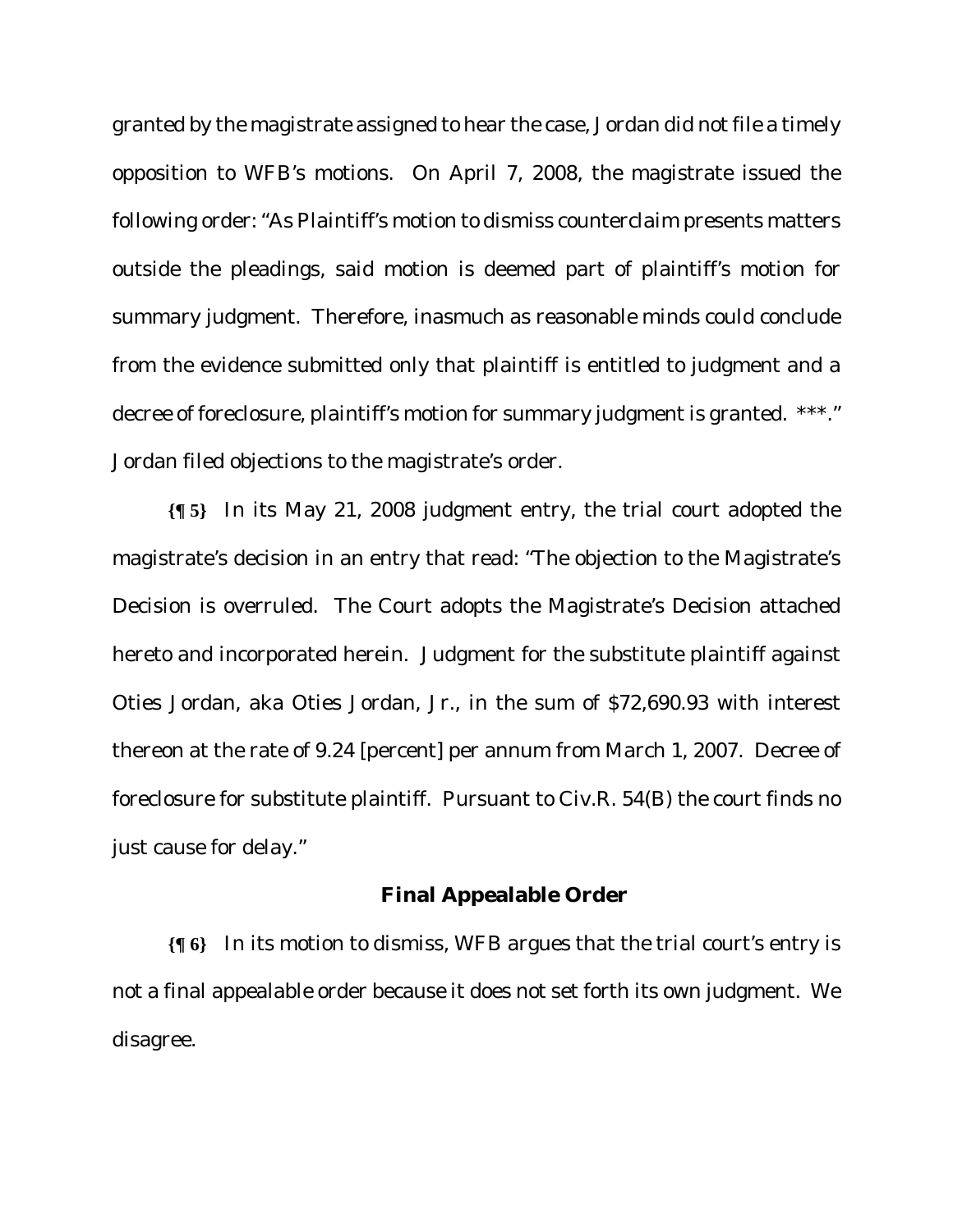**{¶ 7}** Pursuant to Section 3(B)(2), Article IV of the Ohio Constitution, this court's appellate jurisdiction is limited to the review of final orders of lower courts. A trial court's order is final and appealable only if it meets the requirements of R.C. 2505.02 and, if applicable, Civ.R. 54(B). *In re Adoption of M.P.*, Franklin App. No. 07AP-278, 2007-Ohio-5660, ¶15, citing *Denham v. City of New Carlisle*, 86 Ohio St.3d 594, 596, 1999-Ohio-128, 716 N.E.2d 184.

**{¶ 8}** R.C. 2505.02(B) defines a final order, in pertinent part, as follows: "An order is a final order that may be reviewed, affirmed, modified, or reversed, with or without retrial, when it is one of the following: (1) An order that affects a substantial right in an action that in effect determines the action and prevents a judgment[.]"

**{¶ 9}** "For an order to determine the action and prevent a judgment for the party appealing, it must dispose of the whole merits of the cause or some separate and distinct branch thereof and leave nothing for the determination of the court." *Natl. City Commer. Capital Corp. v. AAAA at Your Serv., Inc.,* 114 Ohio St.3d 82, 2007-Ohio-2942, 868 N.E.2d 663.

**{¶ 10}** WFB takes issue here with whether the trial court's entry adopting the magistrate's decision is a final appealable order. "Civ.R.  $53(E)(5)$  contains the following instruction: The court shall enter its own judgment on the issues submitted for action and report by the referee. Incorporating the referee's report without separately stating its own judgment does not constitute a final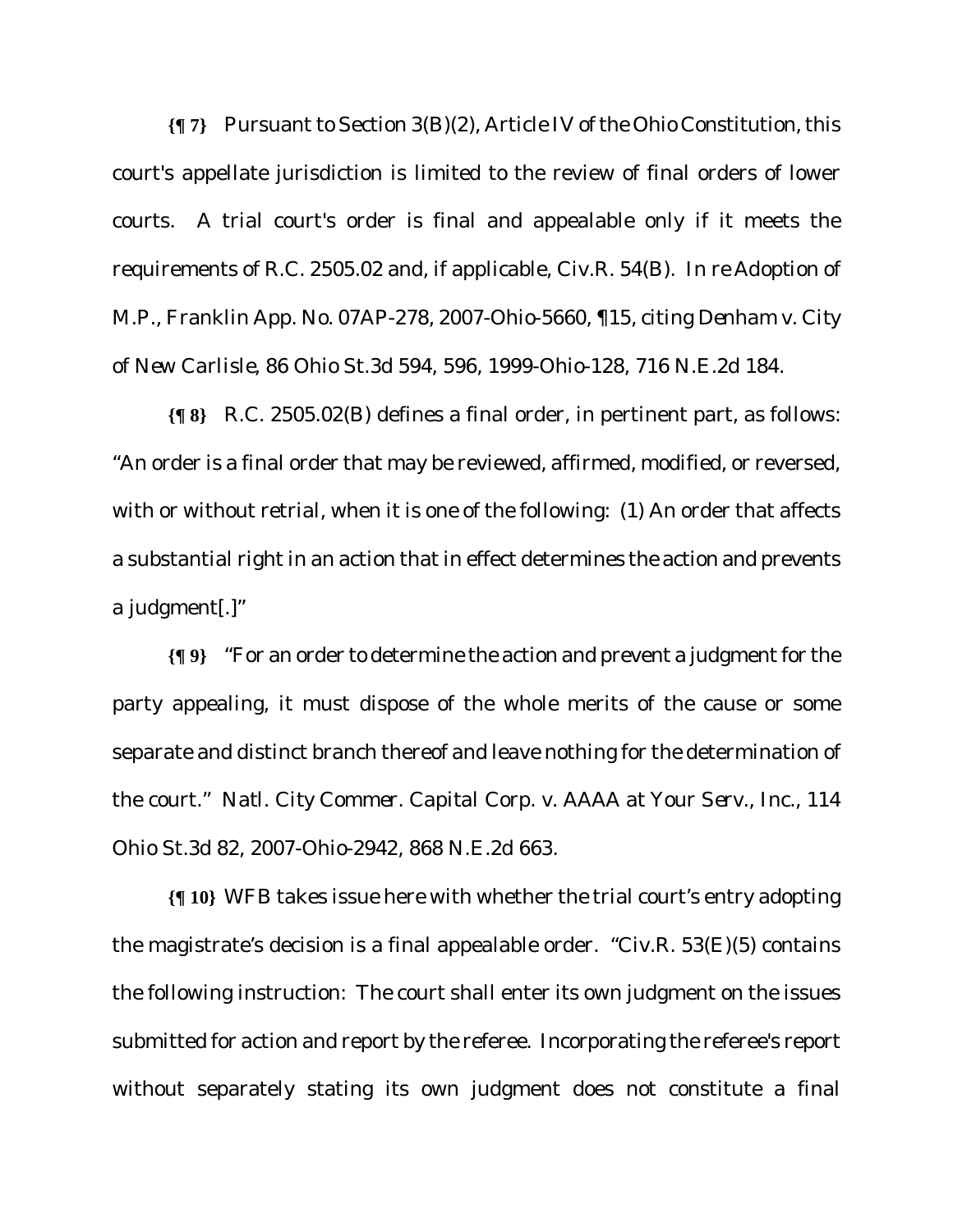appealable order." *In re Michael* (1991), 71 Ohio App.3d 727, 595 N.E.2d 397. A trial court order stating merely that it is adopting a magistrate's decision is not a final appealable order. *Harkai v. Scherba Indus.* (2000), 136 Ohio App.3d 211, 736 N.E.2d 101. To constitute a final appealable order, a court's entry reflecting action on a magistrate's decision must be a separate and distinct instrument from the decision and must grant relief on the issues originally submitted to the court. *In re Jesmone Dortch* (1999), 135 Ohio App.3d 430, 734 N.E.2d 434.

**{¶ 11}** "[T]he trial court must \*\*\* enter its own independent judgment disposing of the matters at issue between the parties, such that the parties need not resort to any other document to ascertain the extent to which their rights and obligations have been determined. In other words, the judgment entry must be worded in such a manner that the parties can readily determine what is necessary to comply with the order of the court." *Burns v. Morgan*, 165 Ohio App.3d 694, 2006-Ohio-1213, 847 N.E.2d 1288, quoting *Yahraus v. City of Circleville*, 4th Dist. No. 00CA04, 2000- Ohio-2019, quoting *Lavelle v. Cox* (Mar. 15, 1991), 11th Dist. No. 90-T-4396.

**{¶ 12}** We find that the trial court's entry in this case is a final appealable order. In light of the fact that the magistrate incorporated WFB's motion to dismiss Jordan's counterclaim into its summary judgment motion, the judgment entry sets forth its judgment and a judgment amount in favor of WFB. Furthermore, the trial court order included the requisite Civ.R. 54(B) language, which grants this court jurisdiction to hear the appeal. WFB's motion to dismiss is denied.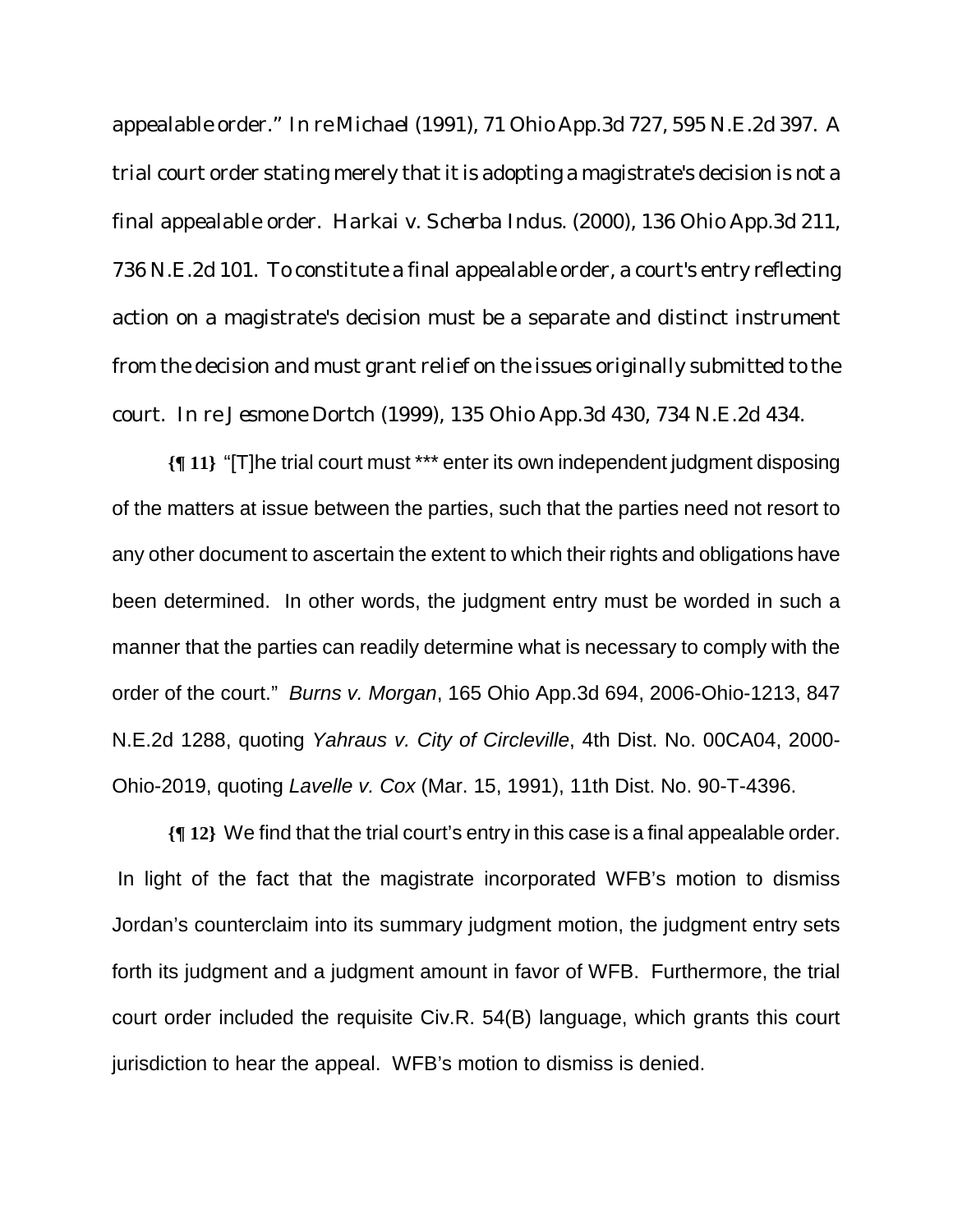#### **Review and Analysis**

**{¶ 13}** We next address the merits of Jordan's appeal, in which he raises three assignments of error for our review. We find Jordan's first assignment of error dispositive of the case.

**{¶ 14}** "I. The trial court erred in granting summary judgment to the substitute party plaintiff as genuine issues of material fact remained outstanding to be determined."

**{¶ 15}** In his first assignment of error, Jordan argues that summary judgment is improper because there was no evidence presented that WFB owned the Mortgage. Although we disagree with Jordan's claim that summary judgment was improper due to a lack of ownership evidence, we find that WFB did not have standing when it filed the complaint; therefore, the trial court erred by granting summary judgment in favor of WFB and should have dismissed this case without prejudice.

**{¶ 16}** "Civ.R. 56(C) specifically provides that before summary judgment may be granted, it must be determined that: (1) No genuine issue as to any material fact remains to be litigated; (2) the moving party is entitled to judgment as a matter of law; and (3) it appears from the evidence that reasonable minds can come to but one conclusion, and viewing such evidence most strongly in favor of the party against whom the motion for summary judgment is made, that conclusion is adverse to that party." *Temple v. Wean United, Inc*. (1977), 50 Ohio St.2d 317, 327, 364 N.E.2d 267.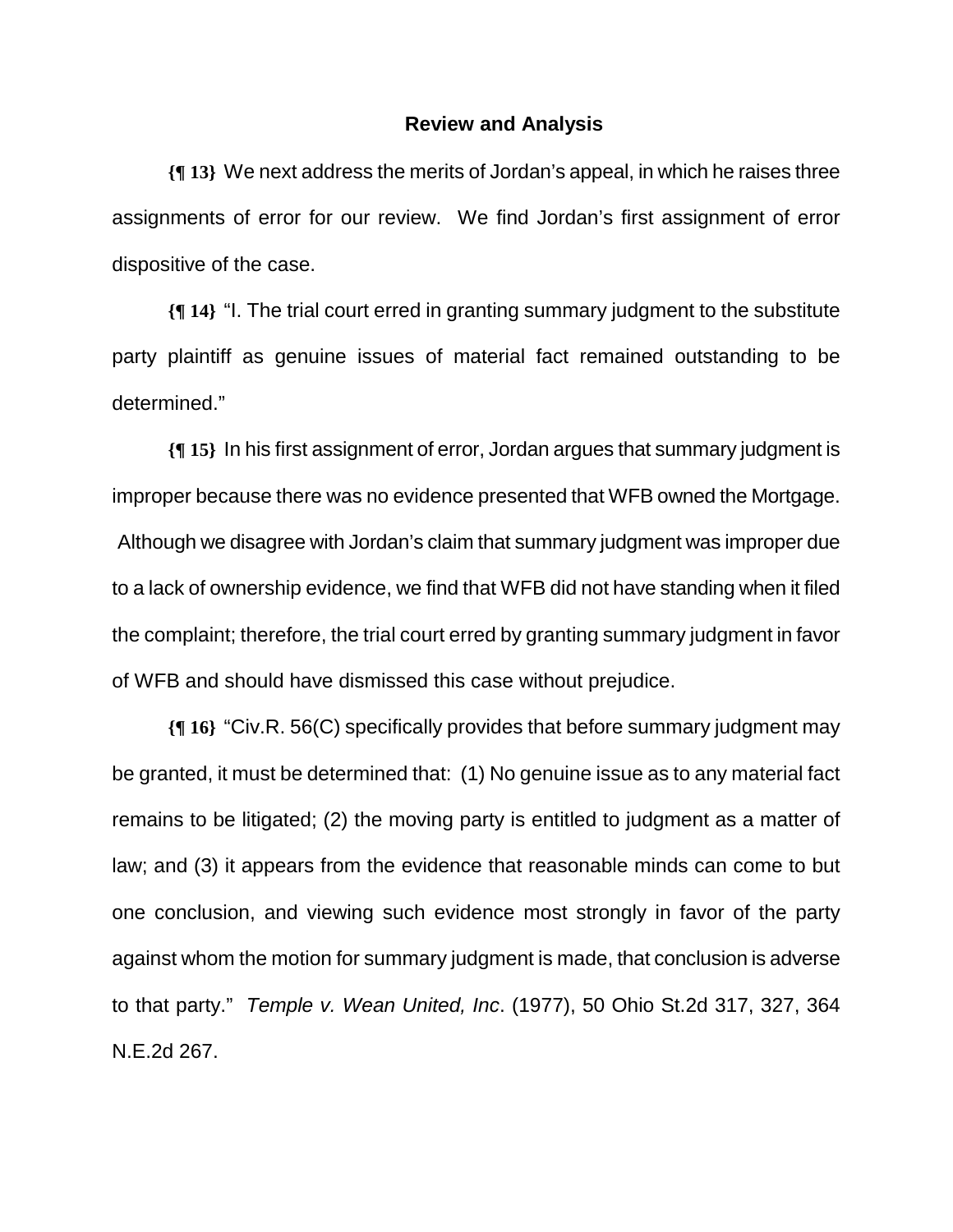**{¶ 17}** It is well established that the party seeking summary judgment bears the burden of demonstrating that no issues of material fact exist for trial. *Celotex Corp. v. Catrett* (1986), 477 U.S. 317, 330, 106 S.Ct. 2548, 91 L.Ed.2d 265; *Mitseff v. Wheeler* (1988), 38 Ohio St.3d 112, 115, 526 N.E.2d 798. Doubts must be resolved in favor of the nonmoving party. *Murphy v. Reynoldsburg*, 65 Ohio St.3d 356, 1992- Ohio-95, 604 N.E.2d 138.

**{¶ 18}** In *Dresher v. Burt*, 75 Ohio St.3d 280, 1996-Ohio-107, 662 N.E.2d 264, the Ohio Supreme Court clarified the summary judgment standard as applied in *Wing v. Anchor Media, Ltd.* (1991), 59 Ohio St.3d 108, 570 N.E.2d 1095. Under *Dresher*, "the moving party bears the initial responsibility of informing the trial court of the basis for the motion, *and identifying those portions of the record which demonstrate the absence of a genuine issue of fact or material element of the nonmoving party's claim.*" Id. at 296. (Emphasis in original.) The nonmoving party has a reciprocal burden of specificity and cannot rest on mere allegations or denials in the pleadings. Id. at 293. The nonmoving party must set forth "specific facts" by the means listed in Civ.R. 56(C) showing that a genuine issue for trial exists. Id.

**{¶ 19}** This court reviews the lower court's granting of summary judgment de novo. *Brown v. County Commrs.* (1993), 87 Ohio App.3d 704, 622 N.E.2d 1153. An appellate court reviewing the grant of summary judgment must follow the standards set forth in Civ.R. 56(C). "The reviewing court evaluates the record \*\*\* in a light most favorable to the nonmoving party \*\*\*. [T]he motion must be overruled if reasonable minds could find for the party opposing the motion." *Saunders v. McFaul*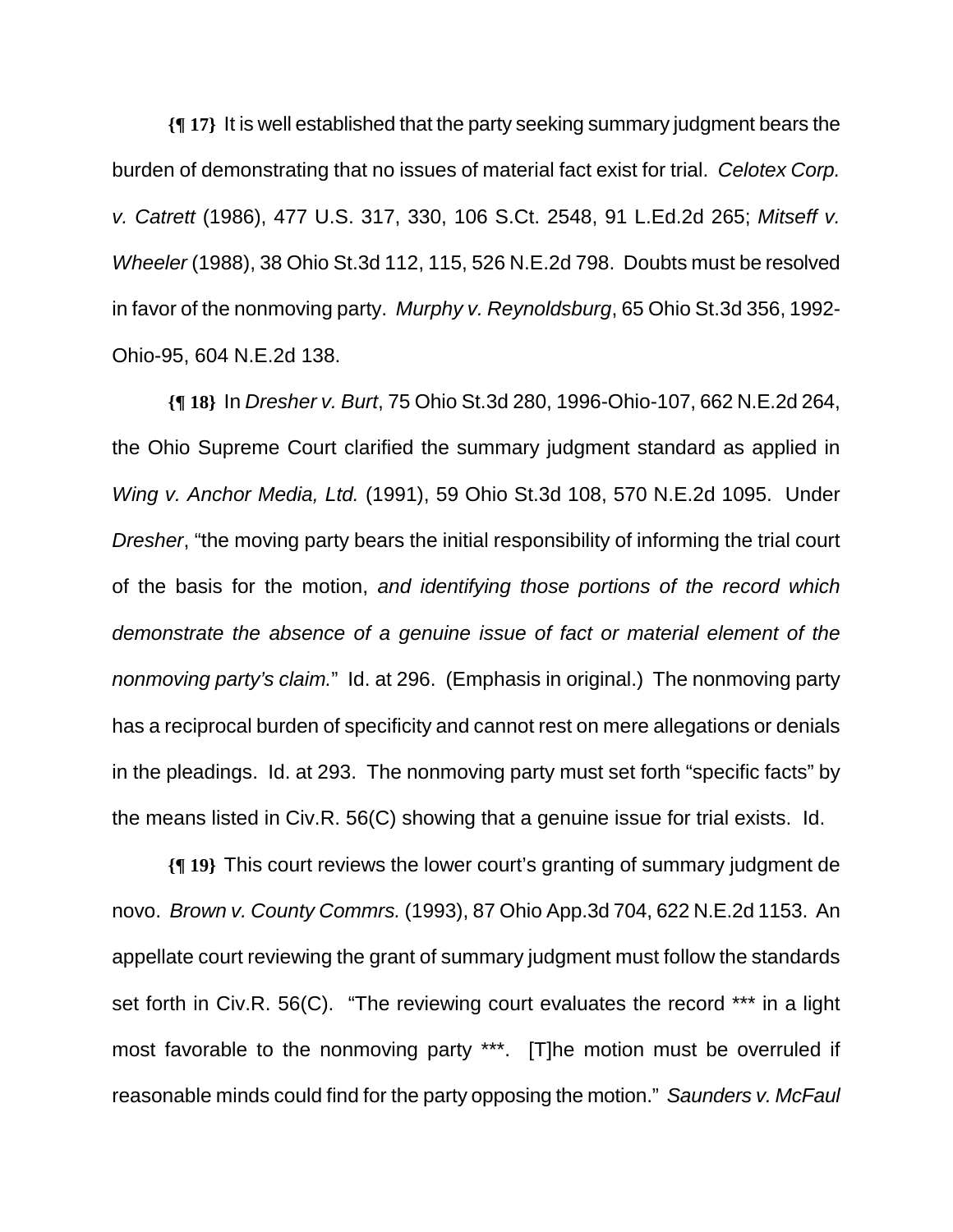(1990), 71 Ohio App.3d 46, 50, 593 N.E.2d 24; *Link v. Leadworks Corp.* (1992), 79 Ohio App.3d 735, 741, 607 N.E.2d 1140.

**{¶ 20}** Civ.R. 17(A) states that "[e]very action shall be prosecuted in the name of the real party in interest. \*\*\* No action shall be dismissed on the ground that it is not prosecuted in the name of the real party in interest until a reasonable time has been allowed after objection for ratification of commencement of the action by, or joinder or substitution of, the real party in interest. Such ratification, joinder, or substitution shall have the same effect as if the action had been commenced in the name of the real party in interest."

**{¶ 21}** "A party lacks standing to invoke the jurisdiction of a court unless he has, in an individual or a representative capacity, some real interest in the subject matter of the action. *State ex rel. Dallman v. Court of Common Pleas* (1973), 35 Ohio St.2d 176, 298 N.E.2d 515, syllabus. The Eleventh Appellate District has held that 'Civ.R. 17 is not applicable when the plaintiff is not the proper party to bring the case and, thus, does not have standing to do so. A person lacking any right or interest to protect may not invoke the jurisdiction of a court.' *Northland Ins. Co. v. Illuminating Co.*, 11th Dist. Nos. 2002-A-0058 and 2002-A-0066, 2004-Ohio-1529, at ¶17 (internal quotations and citations omitted). The court also noted that 'Civ.R. 17(A) was not applicable unless the plaintiff had standing to invoke the jurisdiction of the court in the first place, either in an individual or representative capacity, with some real interest in the subject matter. Civ.R. 17 only applies if the action is commenced by one who is sui juris or the proper party to bring the action.' *Travelers*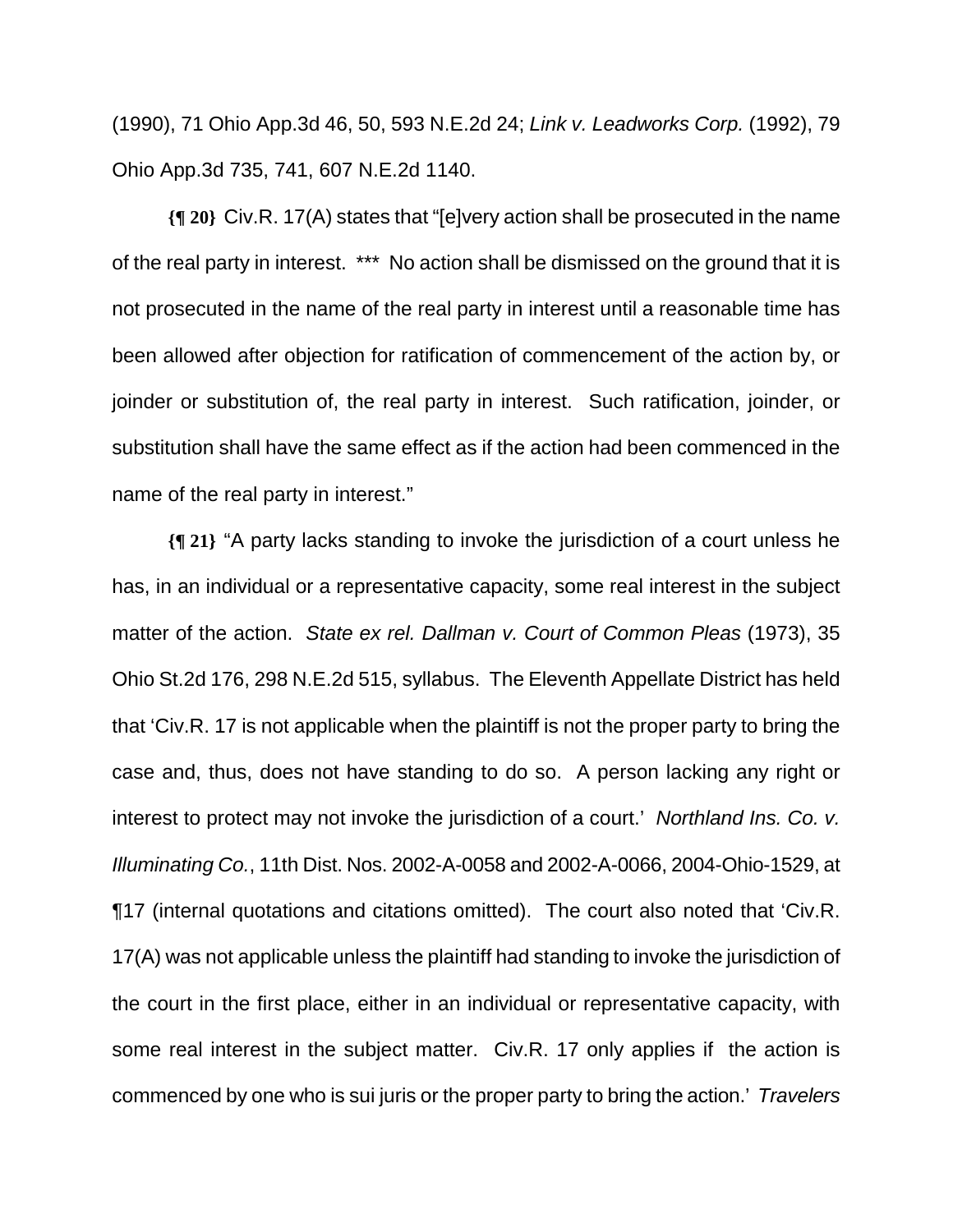*Indemn. Co. v. R. L. Smith Co.* (Apr. 13, 2001), 11th Dist. No. 2000-L-014." *Wells Fargo Bank, N.A. v. Byrd*, 178 Ohio App.3d 285, 2008-Ohio-4603, 897 N.E.2d 722.

**{¶ 22}** The holder of rights or interest in property is a necessary party to a foreclosure action. See *Hembree v. Mid-America Fed. Sav. & Loan Assn*. (1989), 64 Ohio App.3d 144, 152, 580 N.E.2d 1103.

**{¶ 23}** In *Deutsche Bank National Trust Co. v. Steele* (6th Cir., Jan. 8, 2008), Case No. 2:07-CV-886, the court held: "While a court has no duty to search the record and may properly limit its review of an unopposed motion for summary judgment to the facts relied on by defendant, *Guarino v. Brookfield Township Trustees*, 980 F.2d 399, 404-05 and 407 (6th Cir. 1992), it cannot enter judgment if the moving party is not entitled to judgment as a matter of law. Rule 56(c), Fed.R.Civ.P. Several judges have held that a complaint must be dismissed if the plaintiff cannot prove that it owned the note and mortgage on the date the complaint was filed. E.g., *In re Foreclosure Cases*, (N.D. Ohio 2007), Case Nos. 1:07CV2282, et seq., (Boyko, J.); *In re Foreclosure Cases* (S.D. Ohio 2007), 521 F. Supp.2d 650, (Rose, J.). Thus, if plaintiff has offered no evidence that it owned the note and mortgage when the complaint was filed, it would not be entitled to judgment as a matter of law."

**{¶ 24}** In *Wells Fargo Bank, N.A. v. Byrd*, supra, where Wells Fargo filed suit on its own behalf but acquired the mortgage from the original lender after filing, the court held that, "in a foreclosure action, a bank that was not the mortgagee when suit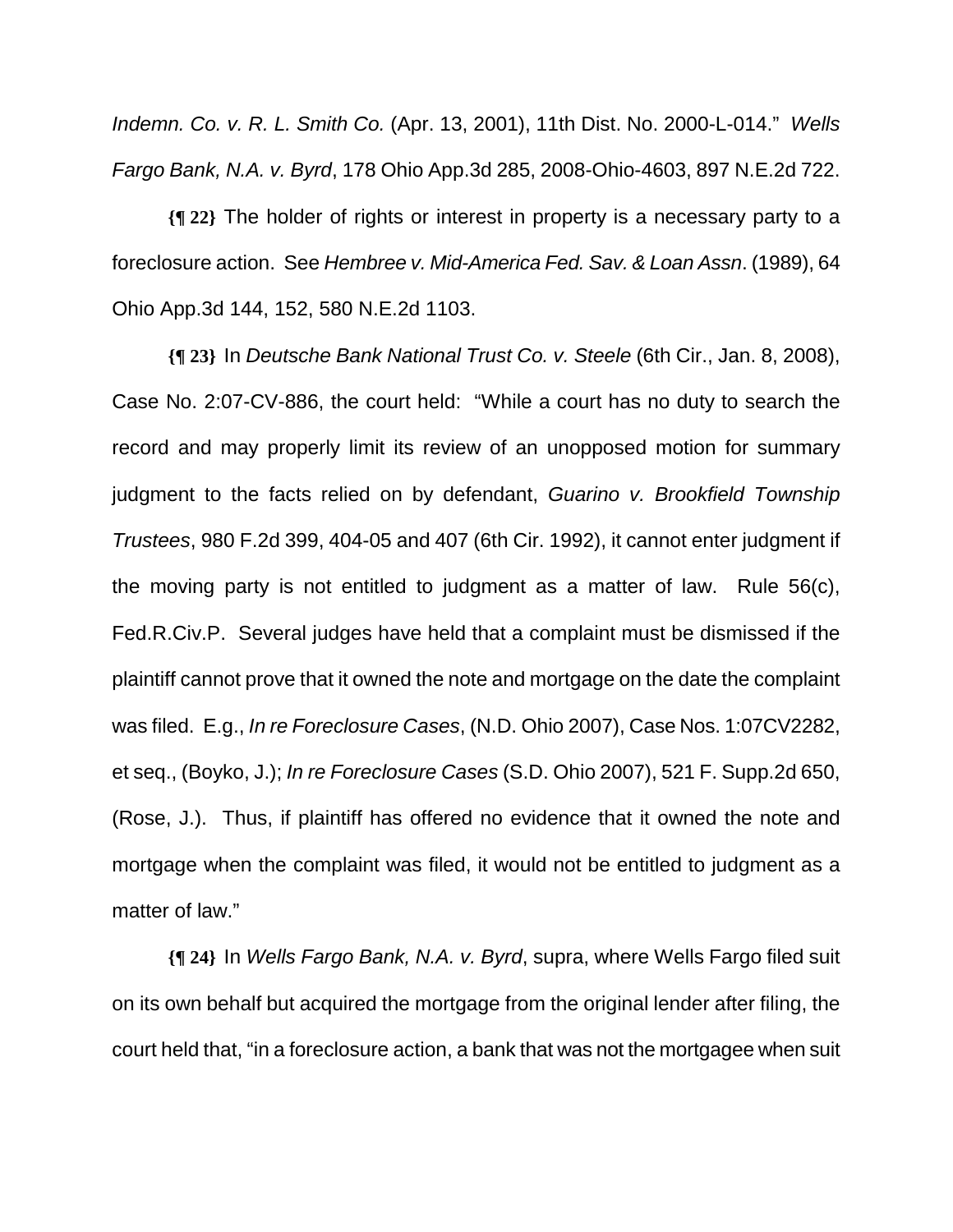was filed cannot cure its lack of standing by subsequently obtaining an interest in the mortgage."

**{¶ 25}** Our facts are exactly the same here. Delta Funding Corporation owned the Mortgage for the Property on August 3, 2007, the date WFB filed its complaint against Jordan. On September 24, 2007, WFB filed a Notice of Filing of Final Judicial Report. Attached to the Notice were a Final Judicial Report and an Assignment of Mortgage, indicating the Mortgage had been assigned to WFB on August 22, 2007, nearly three weeks after it filed its complaint. In short, WFB was not the real party in interest on the date it filed its complaint seeking foreclosure against Jordan.

**{¶ 26}** Thus, WFB lacked standing to bring a foreclosure action against Jordan. As such, the trial court erred in granting summary judgment in favor of WFB because WFB was not entitled to judgment as a matter of law. We sustain Jordan's first assignment of error, reverse summary judgment, and order the trial court to dismiss the complaint without prejudice.

**{¶ 27}** Having sustained Jordan's first assignment of error, we find his remaining assignments of error are moot.<sup>1</sup>

**{¶ 28}** This cause is reversed and remanded to the lower court for further proceedings consistent with this opinion.

It is ordered that appellants recover of said appellee costs herein taxed.

 $\frac{1}{1}$  $1$ Appellant's remaining Assignments of Error are included in the Appendix to this Opinion.